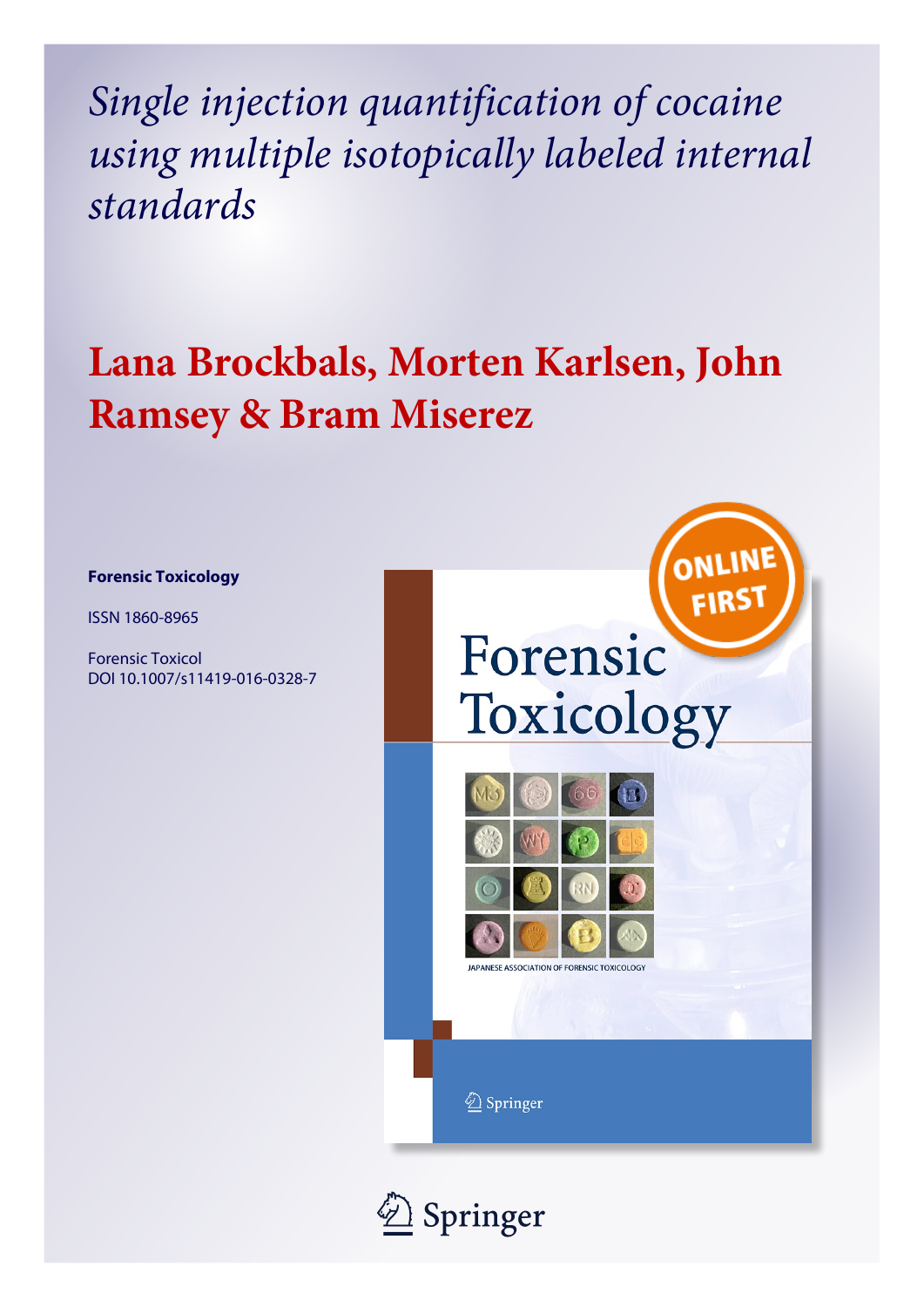**Your article is protected by copyright and all rights are held exclusively by Japanese Association of Forensic Toxicology and Springer Japan. This e-offprint is for personal use only and shall not be self-archived in electronic repositories. If you wish to self-archive your article, please use the accepted manuscript version for posting on your own website. You may further deposit the accepted manuscript version in any repository, provided it is only made publicly available 12 months after official publication or later and provided acknowledgement is given to the original source of publication and a link is inserted to the published article on Springer's website. The link must be accompanied by the following text: "The final publication is available at link.springer.com".**

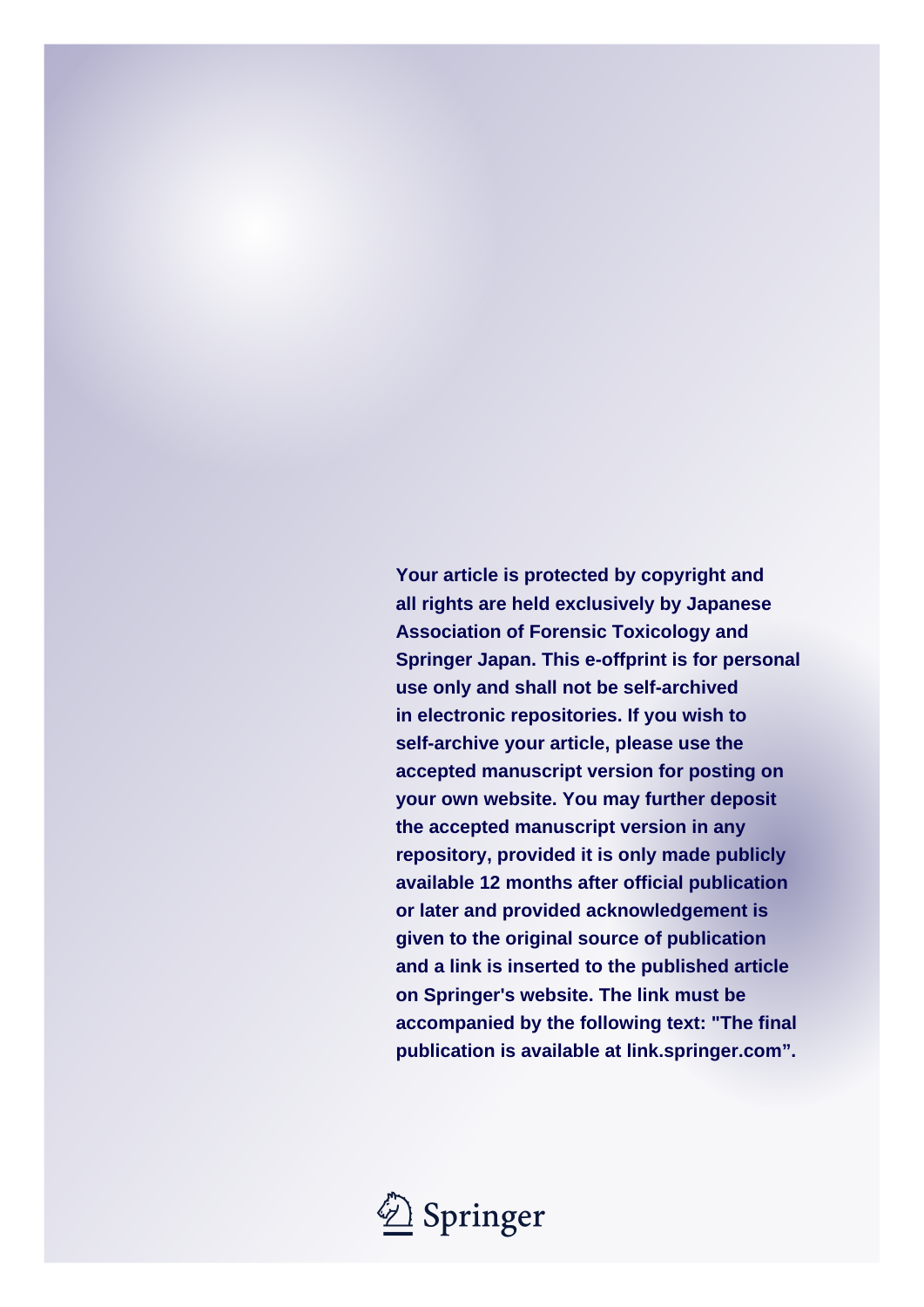SHORT COMMUNICATION



### Single injection quantification of cocaine using multiple isotopically labeled internal standards

Lana Brockbals<sup>1</sup> • Morten Karlsen<sup>2</sup> • John Ramsey<sup>1</sup> • Bram Miserez<sup>1</sup>

Received: 5 June 2016 / Accepted: 5 July 2016 - Japanese Association of Forensic Toxicology and Springer Japan 2016

Abstract The purity of street cocaine is an important parameter in drug research and for forensic purposes, as it can be used to group samples, determining their origin, and to assess the monetary value of a drug sample. Current methods require batch processing of samples, as calibration curves need to be run. In this paper, a method is presented for the quantification of cocaine by single injection, avoiding the need for a calibration curve by using multiple, differently isotopically labeled internal standards. Using this fast method, results can be reported immediately after analysis and fully open-access mass spectrometric analysis becomes possible. The method was fully validated, with recoveries compared to certified standards of 99–101 % and to an accredited method from an independent laboratory of 86–117 %. Precision was tested both interday and intraday on three levels and all relative standard deviations were lower than 6.1 %. A linear response was found down to a purity of 1.3 %. The total analysis time for a single sample was approximately 30 min. The method was applied to 106 cocaine samples collected from a large UK music festival. Cocaine purity ranged from 1.3 to 78.8 %, with a mean of 43.1 %. This was comparable to other studies of UK cocaine samples. Our new approach has the potential to be applied to simple quantification of a variety of analytes in biological and non-biological samples.

& Bram Miserez bmiserez@sgul.ac.uk

<sup>2</sup> Chiron AS, Stiklestadveien 1, 7041 Trondheim, Norway

Keywords Cocaine analysis - Single injection GC–MS analysis - Cocaine purity - Multiple isotopically labeled internal standards - ICAL-GC–MS - Rapid analysis

#### Introduction

Open access (STAT, Statim; immediately) mass spectrometry (MS) analysis, with the possibility to run samples singularly in any order instead of in batches, would speed up the reporting time in most analytical laboratories, as samples no longer need to be batched before an analysis is performed. This concept is impeded by the necessity for calibration curves, as they are only economically viable when several samples need to be run. Isotopic internal calibration (ICAL) liquid chromatography–tandem mass spectrometry (LC–MS/MS) has been described as a way to circumvent the need for calibration curves, and thus, make open access mass spectrometric analysis possible [[1\]](#page-9-0). A method for the quantification of clozapine and norclozapine (N-desmethylclozapine) in serum has been published by Couchman et al. [[1\]](#page-9-0), using multiple, isotopically labeled internal standards (ISs) (clozapine- $D_4$ , clozapine- $D_8$  and norclozapine- $D_8$ ). A calibration curve can be run in with each sample using multiple isotopically labeled ISs. The method was fully validated and shows the potential for open access MS by using ICAL-LC–MS/MS.

In forensic toxicology, gas chromatography–mass spectrometry (GC–MS) remains the preferred method for both qualitative and quantitative analysis. ICAL-GC–MS could be used and has many advantages: no matrix effects, identification of other compounds in the sample, shorter analysis time and economic gains. As a calibration curve is no longer needed, analysis time per sample is reduced, while at the same time, the cost of making a calibration

<sup>1</sup> TICTAC Communications Ltd, St George's University of London, Cranmer Terrace, London SW17 0RE, UK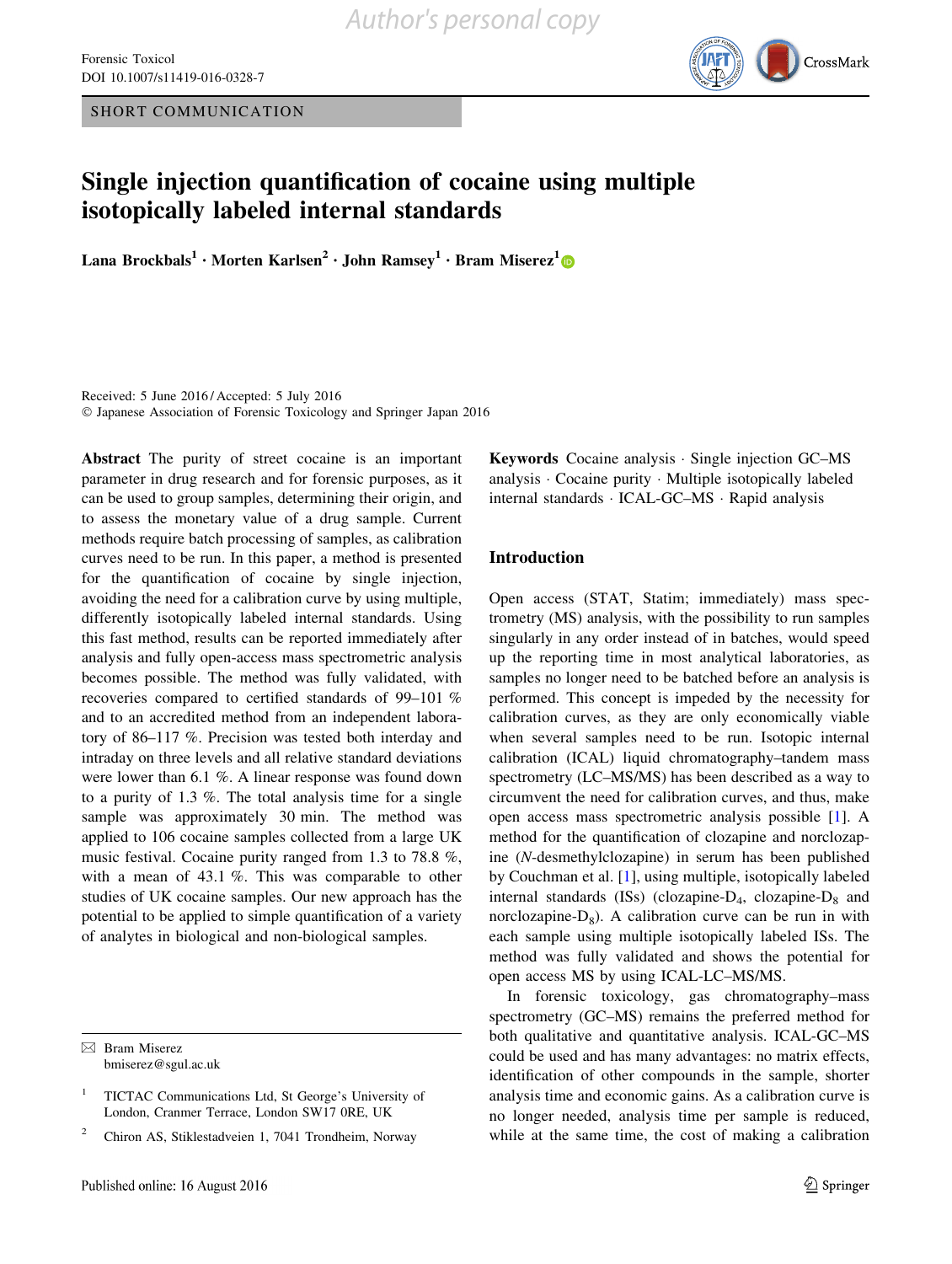<span id="page-3-0"></span>curve, preparation time and calibrating standards needed for calibration can all be reduced. As collecting samples to run in a batch is no longer needed, the reporting time is also reduced to a little more than the time for a single GC–MS run. In ICAL-GC–MS, the identification of other compounds in the sample, such as cutting agents or adulterants, is still possible, as quantification can be performed in full scan or by timing a selected ion monitoring method. Another advantage of ICAL, in both LC–MS and GC–MS, is the exact matrix matching of the calibrators, as they are run within the sample. Thus, ion suppression or other matrix effects are always perfectly corrected.

Cocaine is one of the most commonly abused substances and has been banned in the United Nation Convention on Psychotropic Substances of 1971 [[2\]](#page-9-0). A clandestine trade has existed in cocaine for years and the United Nations estimated the value of the global cocaine to be 85 billion US dollars in 2009 [\[3](#page-9-0)]. When studying a cocaine seizure, the purity of cocaine is often very important, as the purity determines the value of the seizure and hence often the penalties for those convicted. What is more, samples can be grouped by purity or by cutting agents present, to trace them back to a street dealer for example.

Over recent years, several methods for the determination of the purity of street cocaine have been published and several bodies have published guidelines or standard methods. Analysis by GC–MS was proposed by Broséus et al.  $[4]$  $[4]$ , Evrard et al.  $[5]$  $[5]$  and Magalhães et al.  $[6]$  $[6]$ . Further, published research articles by Floriani et al. [[7\]](#page-10-0) and Scheider and Meys [\[8](#page-10-0)] in addition to the United Nation Office on Drugs and Crime [[9\]](#page-10-0) suggested high-performance liquid chromatography coupled with a diode array detector as a reliable qualitative and quantitative separation technique for the analysis of cocaine.

In this study, ICAL-GC–MS is used for the first time and a method for the quantification for cocaine is presented. Three isotopically labeled ISs are used for calibration; cocaine-D<sub>3</sub>, cocaine-<sup>13</sup>C<sub>6</sub>, and cocaine-<sup>13</sup>C<sub>6</sub>D<sub>3</sub>. Validation included precision, robustness, linearity and accuracy, by comparison to reference standards and a validated method. The method was successfully applied to street samples from a major UK music festival and purity of cocaine was found to be between 1.3 and 78.8 %, with an average of 43.1 % (purity expressed as cocaine base).

#### Materials and methods

#### Cocaine purity units

Cocaine purity in this paper is expressed as weight percentage of cocaine base (weight of cocaine base divided by weight of the entire sample) and expressed as "%". Street cocaine powder is cocaine hydrochloride which is water soluble and usually snorted or injected whereas crack cocaine, which is usually smoked, is cocaine free base. As such, the purity of a cocaine hydrochloride sample, expressed as cocaine base, as used in this paper, is maximally 89.5 %, as the other 10.5 % weight in the sample is taken up by hydrochloride.

As the samples were not tested for the presence of hydrochloride, it was deemed more useful to express all purity as % cocaine, and not % cocaine hydrochloride, as theoretically, a sample containing cocaine base can have a purity over 100 %. This is the usual practice adopted by UK forensic science laboratories. However in the current literature, cocaine purity can be expressed as % cocaine base or % cocaine hydrochloride. For all cited numerical figures, where numbers indicate % cocaine hydrochloride, it has been recalculated to % cocaine base.

#### **Chemicals**

Methanol (Chromasolv<sup>®</sup> for HPLC  $\geq$  99.9 %) and methylt-butyl ether (MTBE, Chromasoly<sup>®</sup> for HPLC, >99.9 %) were bought from Sigma-Aldrich (Dorset, UK). The ISs were kindly provided by Chiron AS (Trondheim, Norway) and consisted of three differently isotopically labeled internal standards dissolved in methanol: cocaine- $D_3$ , cocaine- ${}^{13}C_6$  and cocaine- $D_3^{13}C_6$  with masses 306, 309, and 312 Da, respectively. Structures are shown in Fig. 1. All



Fig. 1 Structures of the internal standards and cocaine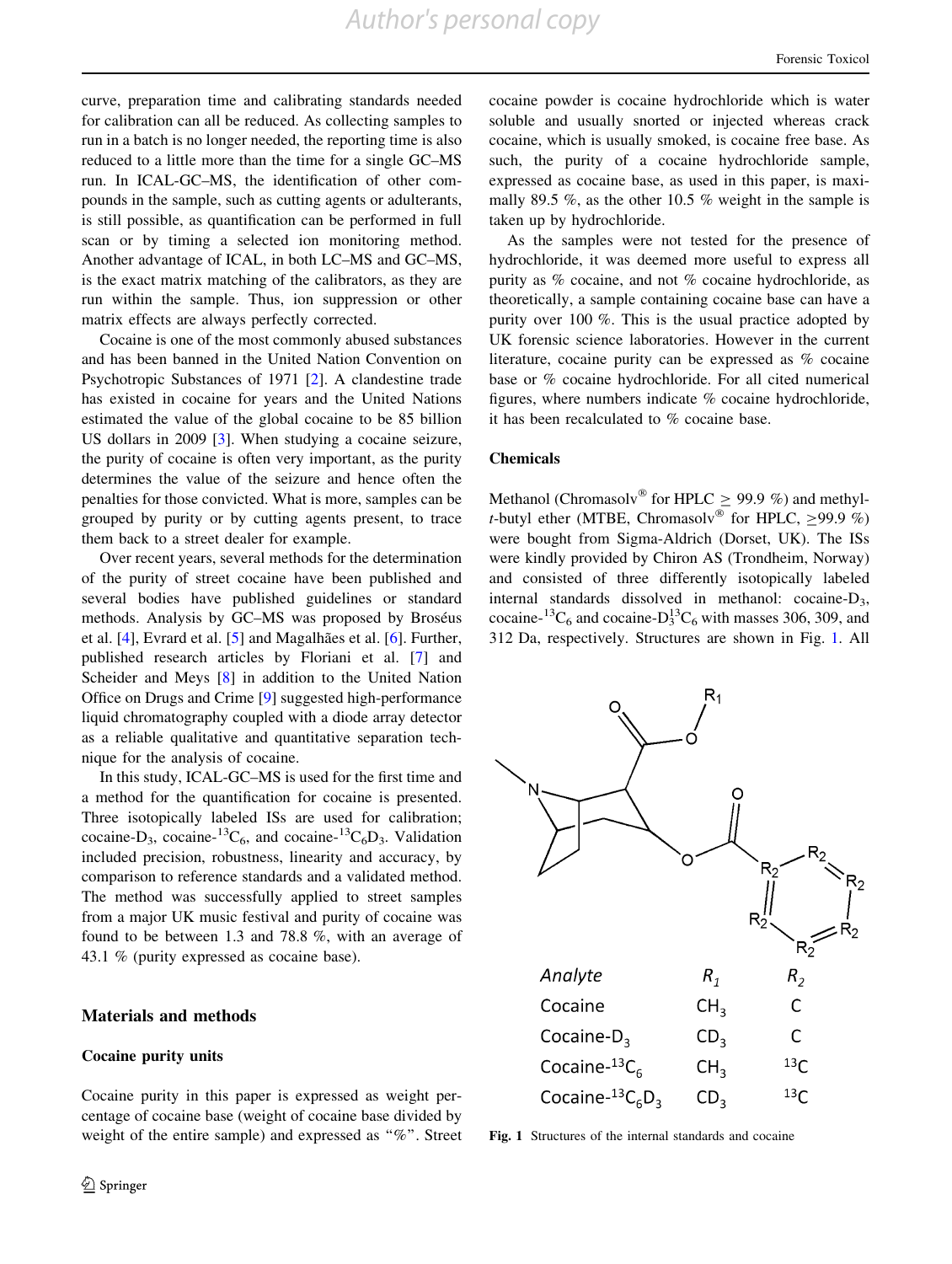were present at different concentrations: cocaine- $D_3$  at 1 mg/mL, cocaine- $^{13}C_6$  at 0.4 mg/mL and cocaine- $D_3^{13}C_6$ at 0.2 mg/mL. A certified cocaine standard (purity  $96.1 \pm 2.6$  %, Australian Government Measurement Institute, Lindfield, Australia) was used for accuracy testing.

#### **Instruments**

For accurate weighing of the samples, a balance with readability to 0.00001 g was used (Sartorius Genius ME235P, Göttingen, Germany). For GC-MS measurements, an Agilent Technologies 7890 GC system with 5976C GC MSD single quadrupole MS (Agilent Technologies, Santa Calara, CA, USA) was used. The GC was equipped with a split-splitless injector and an HP5-MS column (30 m length,  $0.25 \mu m$  film thickness,  $0.25 \mu m$ internal diameter, Agilent Technologies). Fourier transform infrared (FT-IR) analysis of street samples was carried out on a Bruker Alpha (Bruker, Billerica, MA, USA) with attenuated total reflectance (ATR) option.

#### Methods

#### GC–MS

For the final method presented here, 10 mg of a cocaine sample was weighed out and dissolved in 10 mL of methanol, the recommended solvent for cocaine analysis [\[6](#page-9-0)]. Twenty microliters of this solution and 20  $\mu$ L of IS solution were added to 100  $\mu$ L of MTBE in a GC-vial with  $6 \text{ mm}$  polyspring insert (300  $\mu$ L, silanized; National Scientific, Rockwood, TN, USA). This was analysed by GC– MS using the following settings: injection 10  $\mu$ L; split ratio 1:5; injector temperature 225 °C; gas helium at 1 mL min<sup>-1</sup>; MS source temperature 230 °C; MS quadrupole temperature 150 °C; gradient: 0–4 min 80 °C, 4–11 min increase by 40 °C/min to 290 °C; MS settings: 3–10 min scan  $m/z$  40–400, 10–10.5 min scan  $m/z$ 300–320, 10.5–11 min scan m/z 40–400.

Quantification of cocaine was performed by comparing the cocaine peak area to the calibration curve constructed using the three ISs. As the isotopic labels (see Fig. [1\)](#page-3-0) were far apart, the molecular ion could be used for quantification. Practically, extracted ion chromatograms at m/z 303, 306, 309 and 312 were made. All were integrated. A calibration curve with the areas of the peaks at  $m/z$  306, 309 and 312 was made. A linear curve, fitted through zero, was used and the concentration of the cocaine in the sample calculated. A linear curve, not fitted trough zero, was also tested, but gave slightly poorer results in accuracy.

#### ATR-FT-IR spectroscopy

Street samples were initially identified by single bounce ATR-FT-IR spectroscopy. An aliquot of the sample was loaded onto the ATR crystal and analysed (average of 16 spectra taken). The resulting spectrum was compared to the TICTAC FTIR Spectral Library (TICTAC Communications Ltd, London, UK).

#### Validation and quality control

Method validation included accuracy, precision, linearity, and sensitivity. Accuracy was tested both with a reference standard and a comparison with an ISO 17025 accredited forensic laboratory (LGC Forensics, Teddington, UK). Five milligrams of the reference standard was weighed out and dissolved in 10 mL of methanol and processed as a sample, with a theoretical concentration of 48 %. The solution was also diluted 1/2 with methanol, to achieve a theoretical concentration of 24 %. Both samples were analysed in triplicate. For the comparison with the accredited laboratory, ten street samples previously analysed by LGC Forensics, were analysed blind by the newly developed method.

Both intraday and interday precisions were tested by running three street-seized cocaine samples ten times on one day and twice on five consecutive days. Purity of the tested samples were 17, 49, and 78 %, to test the entire range.

Linearity was tested by diluting three high concentration samples (purity measured as 83, 79 and 75 %). All dilutions were performed in triplicate and concentration ranged from 83 % to below 1 %. This also allowed estimation of the lower limit of quantification.

As a quality control (QC), the same homogenized street sample of high purity (68 %) was analysed after every tenth sample, and as the first and last sample. For the QC sample, an acceptance criterion was set as  $z$  value  $\lt 2$ (based on a batch of ten analyses of this sample). Prior to each batch, a solvent blank (only MTBE) and a blank (20  $\mu$ L IS solution in 100  $\mu$ L MTBE) was run.

#### Street samples

Street samples were collected at a music Festival in 2014. Powders were analysed by ATR-FT-IR spectroscopy as described above. Samples with a spectrum showing features matching cocaine or a known cutting agent of cocaine (benzocaine for example) were included in this study  $(n = 106)$ . All samples were analysed for purity by the described GC–MS method. Powders identified as a cutting agent were further analysed by subtracting the spectrum for the cutting agent and identifying the remaining spectrum.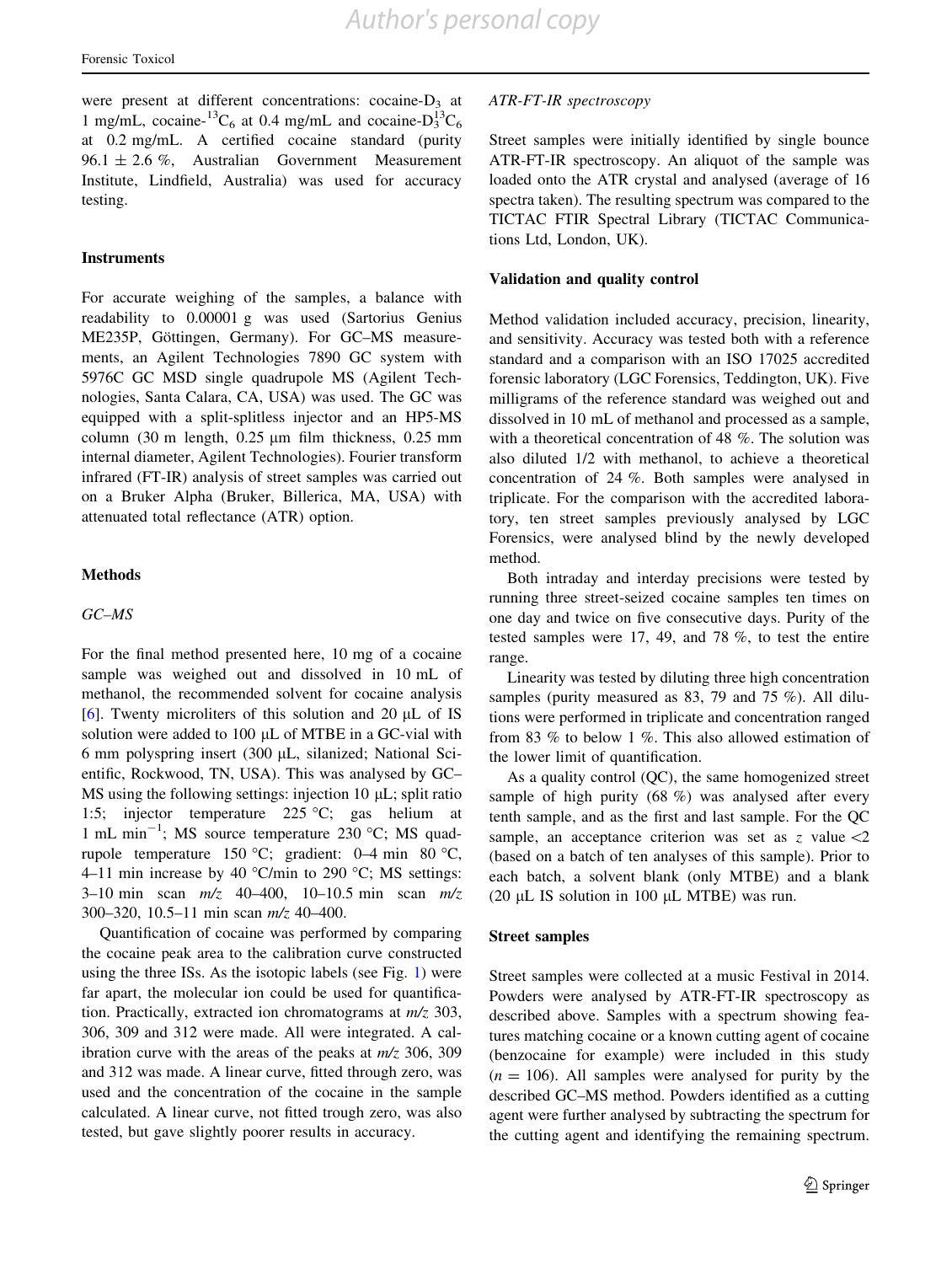All powder samples not identified by ATR-FT-IR spectroscopy as cocaine or a main cutting agent, were analysed by routine GC–MS for identification purposes but none were shown to contain cocaine.

#### Results and discussion

#### Validation

#### Accuracy

Accuracy was tested using a commercial primary standard (PS) and by analysing ten samples previously analysed by an ISO 17025 accredited forensic laboratory. Using the PS, two samples were made, with a theoretical concentration of 24–48 %. Analysis of the samples was performed in triplicate and recoveries were all within 99–101 % accurate, showing extremely good accuracy.

Ten real street samples, previously analysed by an ISO 17025 accredited laboratory (LGC Forensics, Teddington, UK), were analysed, both in triplicate (comparing the average of the three analyses) and in a single run. The purity of the samples ranged from 6 to 82 %. Recovery values for the new method using a single run for each sample were between 86 and 117 %. The comparison to the accredited method is shown in Fig. 2. Analysis in triplicate showed no improvement. The generally accepted accuracy criterion of being within 15 % of the nominal value was not met for one sample; a sample with purity of 6 % according to the accredited method was 7 % according to our method. This difference is however acceptable. Eight out of ten samples were within 10 % deviation and five within 3 %.

Comparison to a standard is incomplete (as no matrix is present), but comparison to an existing method is always flawed by inaccuracies in the existing method. Hence, it can be concluded the accuracy of the new method is sufficiently acceptable.

The agreement of the results by the present new method with those previously analyzed by an ISO 17025 accredited forensic laboratory (Fig. 2), and the excellent linearity of an IS calibration curve of different kinds of stable isotopes (Fig. [3](#page-6-0)d) show that the isotopes do not almost affect the peak areas.

#### Precision

Precision of the new method was tested using three street samples, with purities of 17, 49 and 78 %. Results are expressed as relative standard deviation (RSD). The low sample (purity 17 %) showed an intraday precision of 6.1 % and an interday precision of 5.4 %. For the medium purity sample (purity 49 %), precision was 3.0 % intraday and 5.0 % interday. For the high purity sample (purity 78 %), precision was 3.3 % intraday and 4.1 % interday.

The values for both the medium and high purity samples are deemed excellent (RSD  $\leq$  5 %). For the low purity sample, the interday value was lower than the intraday value, which was unexpected. The values are however still acceptable, as they remain well below 10 %.

#### Linearity and sensitivity

To assess linearity, dilutions of three high purity street samples were used. Ten milligrams of each sample was weighed and dissolved in 10 mL methanol. This methanol solution was diluted in steps six of 1/2. Twenty microliters

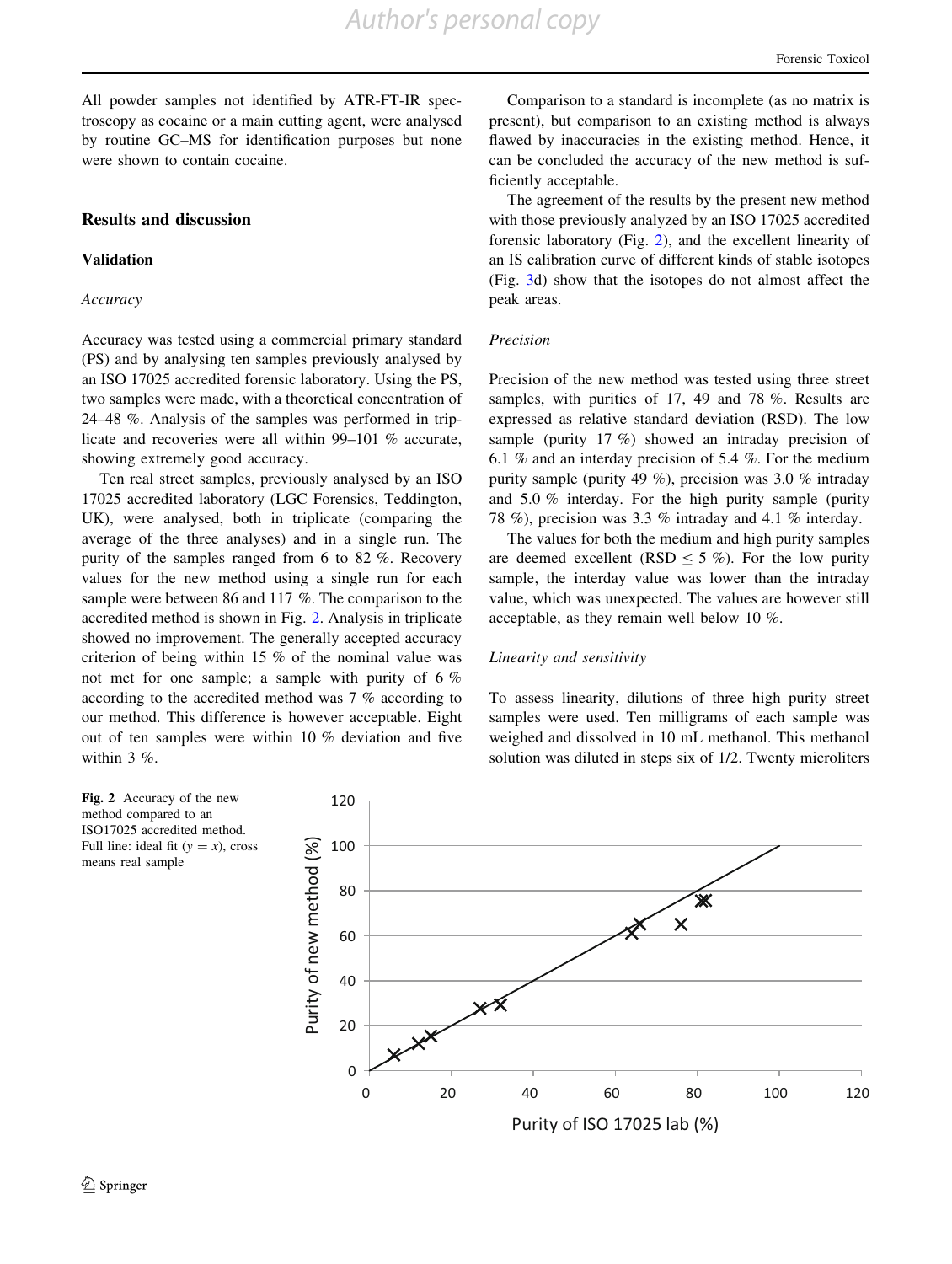# *Author's personal copy*

<span id="page-6-0"></span>

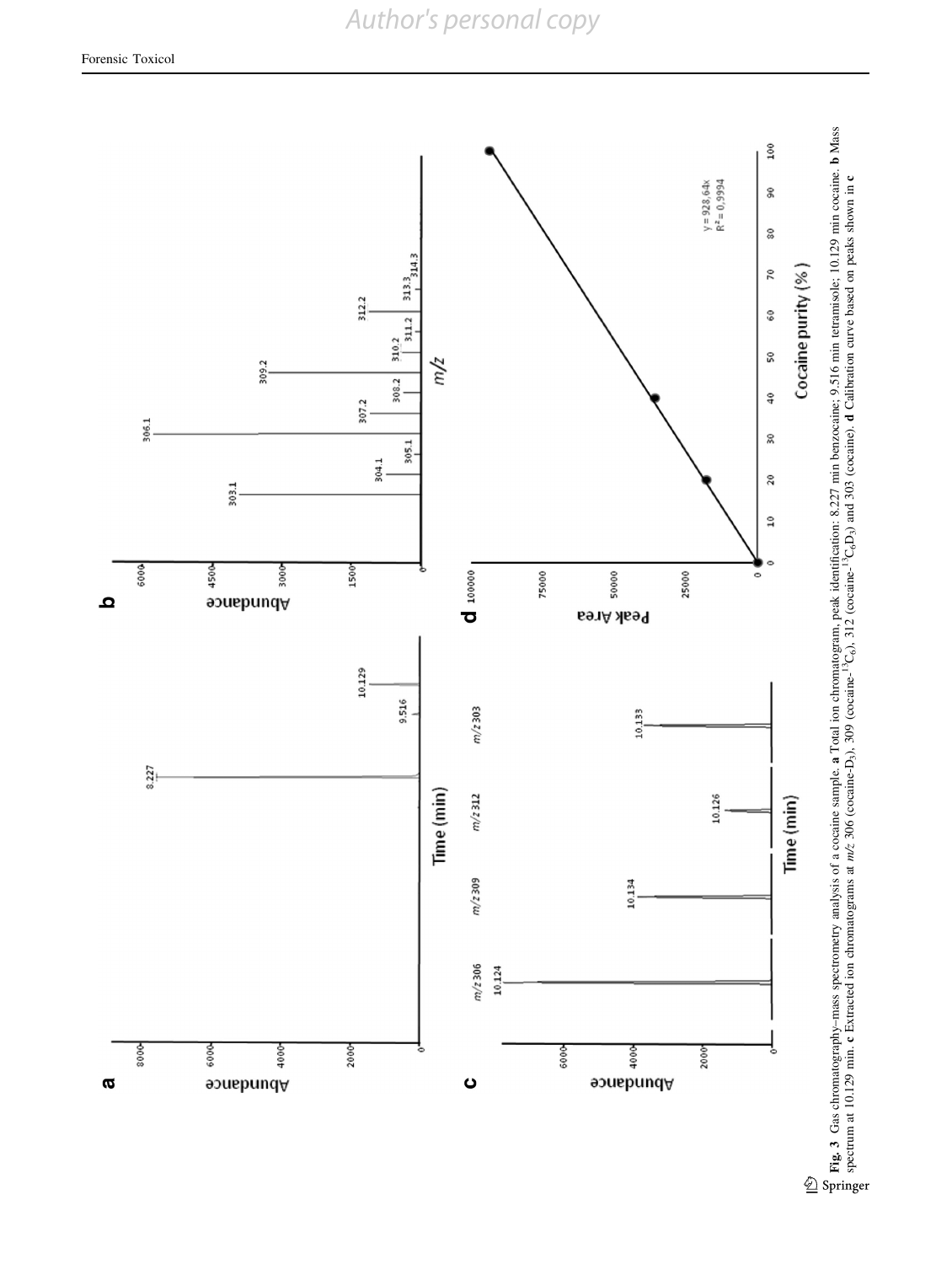## *Author's personal copy*

<span id="page-7-0"></span>



of the resulting solutions was added to  $100 \mu L$  of MTBE and 20 µL of IS solution to determine linearity and sensitivity.

For all three samples, linearity was shown from the highest dilution (83, 79 and 75  $\%$  purity) down to 1/64 dilution (1.3, 1.2, and 1.2 %, respectively), with  $R^2$  values all above 0.99 and in two cases above 0.999 when forced through zero. Signal-to-noise ratios at these concentrations were 10; the lower limit of quantification for this method was determined as 1.5 % purity.

#### Robustness

Typical problems with quantification of cocaine in street samples are their inhomogeneity and the picking up of water from the atmosphere  $[4, 10]$  $[4, 10]$  $[4, 10]$  $[4, 10]$  $[4, 10]$ . Sample inhomogeneity is especially problematic for large samples, as small samples can be homogenized in a pestle and mortar. For an accurate result, samples can be dried overnight at 80  $^{\circ}C$ , resulting in a dry cocaine sample. This might of course result in a higher purity, as samples handled on the streets are not completely dry either.

There was no evidence of the formation of cocaine methyl ester from our use of methanol to dissolve the samples. Pyrolysis of cocaine free base to anhydroecgonine methyl ester (AEME) has been reported in the GC–MS analysis [[11\]](#page-10-0). In our work, AEME was detected in trace amounts in almost all samples, but its presence did not significantly influence the accuracy of the results.

#### Specificity

In GC–MS, correct identification of the compound of interest is normally achieved using GC retention time and the mass spectrum. However, as this method uses a very small scan range at the retention time of cocaine (scanning  $m/z$  300–320 only), comparison of the mass spectrum is impossible. However, the GC retention time stays intact and the isotopically labeled ISs elute almost at the same retention time as cocaine. Another point of identification is the  $m/z$  value. Despite the fact that the entire mass spectrum is not recorded, the molecular ion at  $m/z$  303 is still a point of identification. A GC–MS analysis of a cocaine street sample can be seen in Fig. [3](#page-6-0).

Two other points to make for the specificity of the method are that the samples have already been identified by an orthogonal technique, ATR-FT-IR spectroscopy, as cocaine or benzocaine and that the GC gradient used is in use by our laboratory (a private forensic laboratory specialized in identification of drugs of abuse and new psychoactive substances) and no compound eluting at the same retention time as cocaine has ever been observed in drug samples.

#### Comparison to other methods

When comparing the newly developed method with existing, published methods to determine cocaine purity, sample preparation and analysis modes were found to be similar in terms of chemicals used, number of steps and run time on the instrument [[6,](#page-9-0) [7](#page-10-0)]. However, great differences in the speed of preparation, due to a 1 h long derivatisation step, could also be observed upon comparison with Broséus et al. [[4\]](#page-9-0). Additionally, they describe the use of a 7-point external calibration curve, which results in the need to prepare extra samples in combination with a total run time of 28 min per sample, leading to a further reduction of the speed of analysis in comparison to the developed single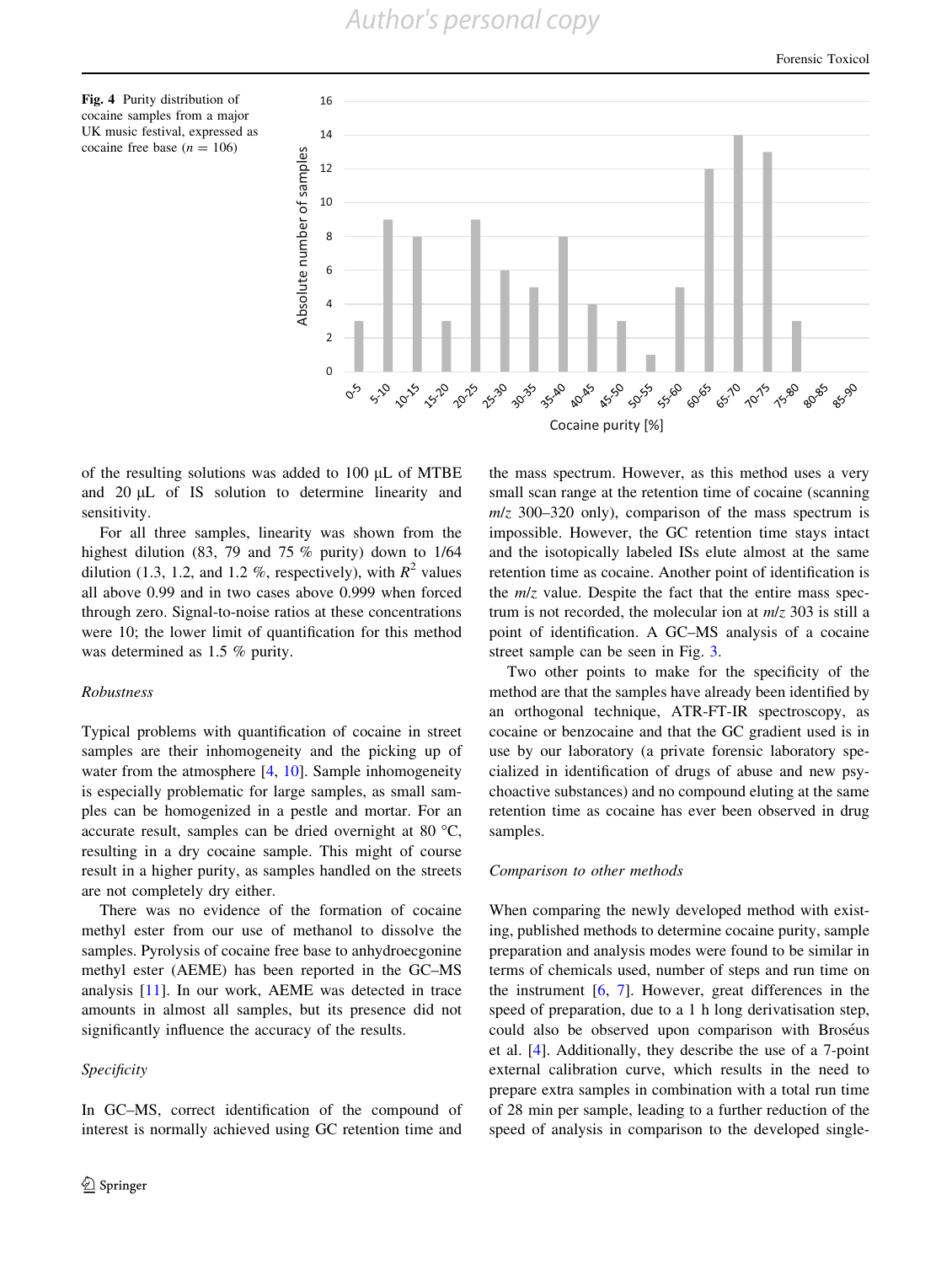*Author's personal copy*

<span id="page-8-0"></span>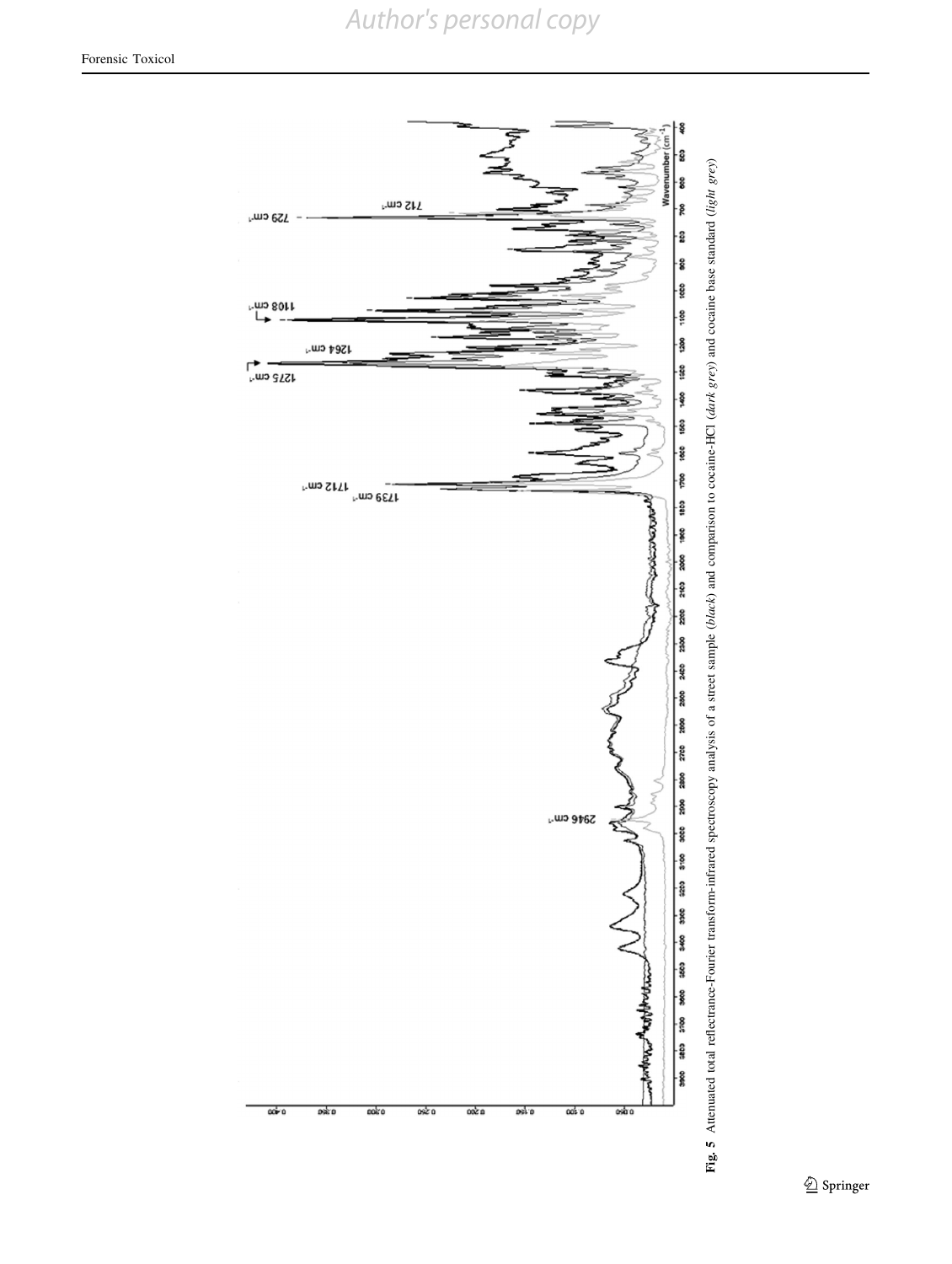<span id="page-9-0"></span>injection quantification. Analysis time for our new method, from weighing the sample to GC–MS result can be less than 20 min.

In terms of precision and accuracy most studies used reference standards for their method validation [4, 6, [7](#page-10-0)], which makes it difficult to compare, as for the current method, street-seized cocaine samples were used to be able to assess the matrix effect and to develop a mode of analysis directly fit for routine work. Generally, accuracy values between 95 and 108 % were determined by Brosèus et al. [4]. and between 96 and 101 % by Floriani et al. [\[7](#page-10-0)]. In comparison to these, the confirmatory accuracy values of the newly developed method (99–101 %), are showing much more precise values, thus supporting the excellent suitability for routine use.

#### Street samples

Cocaine samples (106) from a UK music festival in 2014 were analysed using the newly developed method and purity ranged between 1.9 and 78.8 %, expressed as cocaine base. Mean purity was 43.1 % although it is notable that there are very few samples with this purity. As seen in Fig. [4,](#page-7-0) there were samples in the entire range of purity, with a peak around 70 % purity.

Compared to a recent study on cocaine in Finland, these findings show different results [4]. The analysed Finish samples showed an absence of samples with medium (45–55 %) purity. High purity samples were deemed to be sold as bought from producing countries, and low purity samples to be diluted greatly. In our UK samples, this was not the case: samples with all purities, from very low to quite pure were found.

As the samples were all festival ones, all samples where ATR-FT-IR spectroscopy could identify cocaine showed the presence of cocaine-HCl rather than cocaine base. An example is shown in Fig. [5](#page-8-0). As such, a purity of 78.8 % cocaine base was very high compared to the maximal 89.5 % cocaine base content of a cocaine hydrochloride sample.

The high purity of this sample, but also the fact that 40 % of the samples have a purity higher than 60 %, seems a contradiction to the expectation to find low purity drug samples at festivals [[12\]](#page-10-0). The wide spread of cocaine purity found in our sample set, 1.9 to 78.8 %, resembles the UK cocaine purity of 0.9–89.5 %, as reported by the European drug report [[13](#page-10-0)]. This large variation in cocaine purity is a serious risk to consumers, as it is impossible for them to test the purity before use and as such, accurate dosing becomes impossible [\[14](#page-10-0)]. Mean purity for UK cocaine powder was 34 % in 2013, the year the report of EMCDDA in 2015 is based on. This is considerably lower than the 43.1 % that our samples showed. However, cocaine purity is rising in the EU since 2009, and it is possible the analysed festival samples just show this trend.

#### **Conclusions**

A fast, single injection quantification method for cocaine was successfully developed. The method used ICAL-GC– MS in the positive electron ionization mode for the first time and provided excellent validation results: accuracy between 99 and 101 %, precision between 3.0 and 6.1 % (%CV, interday and intraday on 10 repeated analyses). The method was shown to be linear down to a cocaine concentration of 1.3 % (% cocaine base). When applied to 106 samples from a UK festival, the concentration of the samples was shown to be between 1.2 and 78.8 %. This large variation is expected from previous studies on cocaine purity, but the large amount of high purity samples is surprising for a festival. Our new method has the potential to be applied to simple quantification of a variety of compounds in biological and non-biological matrices.

Acknowledgments Paul Bunt of Avon & Somerset Police for providing the cocaine samples from a music festival. Peter Caine of LGC Forensics for provision of the blind pre analysed cocaine samples for comparison. Bram Miserez thanks the EU-International Training Network SEWPROF (Marie Curie-FP7-People grant #317205). The financial support of the European Union is gratefully acknowledged.

#### Compliance with ethical standards

Conflict of Interest The authors declare that they have no conflict of interest.

Ethical approval This article does not contain any studies with human participants or animals performed by any of the authors.

#### References

- 1. Couchman L, Belsey SL, Handley SA, Flanagan RJ (2013) A novel approach to quantitative LC-MS/MS: therapeutic drug monitoring of clozapine and norclozapine using internal calibration. Anal Bioanal Chem 405:9455–9466
- 2. United Nations (1971) United Nations Convention on Psychotropic Substances. United Nations, New York. [https://www.](https://www.unodc.org/pdf/convention_1971_en.pdf) [unodc.org/pdf/convention\\_1971\\_en.pdf.](https://www.unodc.org/pdf/convention_1971_en.pdf) Accessed 3 April 2016
- 3. United Nation Office on Drugs and Crime (2011) The world drug report. United Nations, Vienna, [http://www.unodc.org/docu](http://www.unodc.org/documents/data-and-analysis/WDR2011/WDR2011-ExSum.pdf) [ments/data-and-analysis/WDR2011/WDR2011-ExSum.pdf](http://www.unodc.org/documents/data-and-analysis/WDR2011/WDR2011-ExSum.pdf). Accessed 3 April 2016
- 4. Broséus J, Huhtala S, Esseiva P (2015) First systematic chemical profiling of cocaine police seizures in Finland in the framework of an intelligence-led approach. Forensic Sci Int 251:87–94
- 5. Evrard I, Legleye S, Cadet-Taïrou A (2010) Composition, purity and perceived quality of street cocaine in France. Int J Drug Policy 21:399–406
- 6. Magalhães EJ, Nascentes CC, Pereira LSA, Guedes MLO, Lordeiro RA, Auler LMLA, Augusti R, de Queiroz MELR (2013)